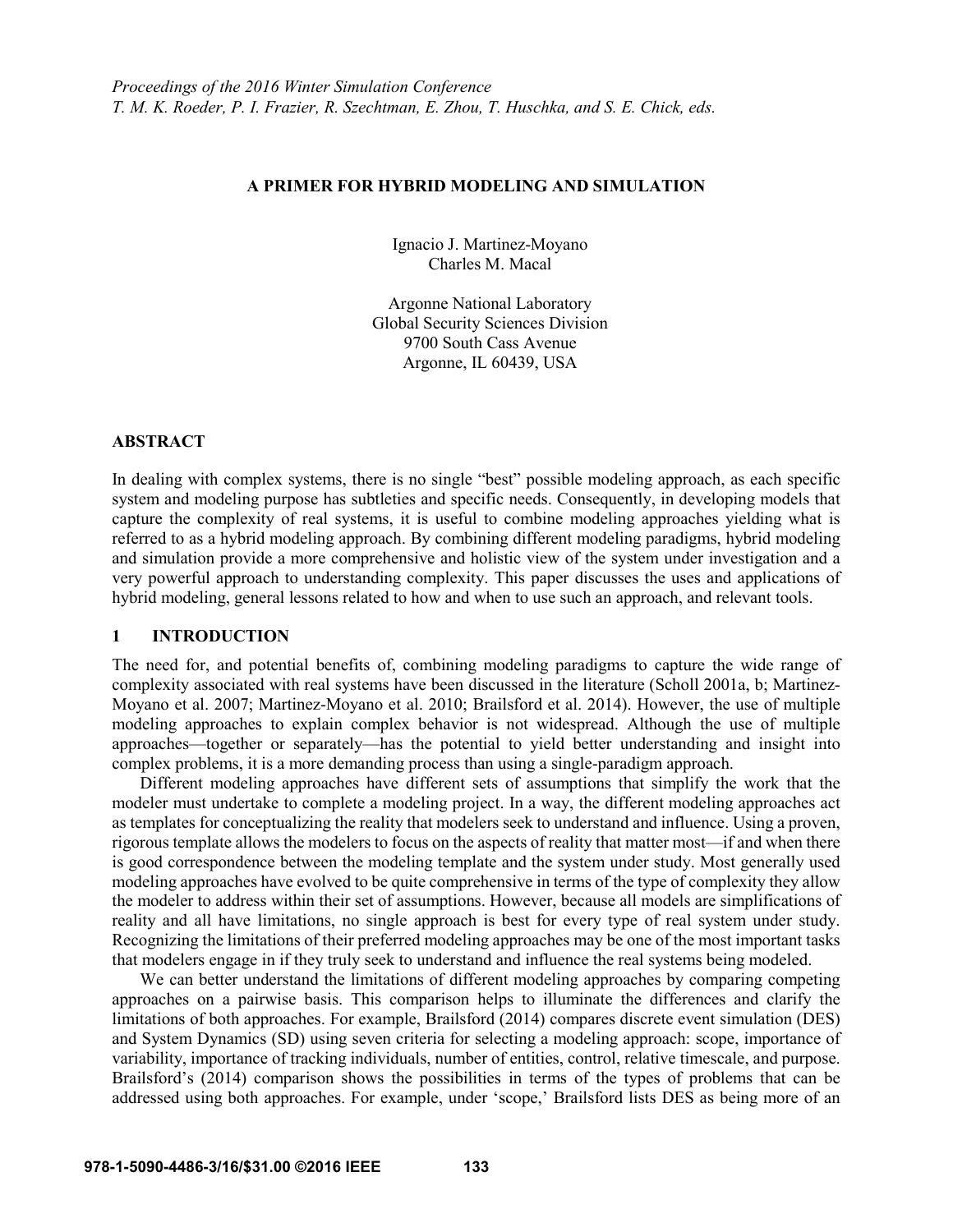operational and tactical approach, and SD as more strategic. However, there may be exceptions to these generalizations that are problem dependent. Also, the relative timescale of both DES and SD might be short (depending on the problem), and the relative importance of variability could be the same in both approaches, as when stochasticity is introduced in SD models.

In addition, Lane (2000), a proponent of the SD approach, presents a descriptive comparison of the same two approaches (SD and DES) that yields a useful framework for modelers. Lane (2000) proposes eight criteria to evaluate both modeling paradigms: perspective, resolution, data sources, problems studied, model elements, human agents, outputs, and how the clients find the model.

Lane (2000) finds the SD approach to be more holistic, in terms of data use, and more transparent, while DES seems to be geared toward understanding details about the system, using mainly numerical data, and is quite opaque for clients. Lane describes DES models as 'dark grey boxes' while SD models are more like 'fuzzy glass boxes.' Through such descriptions, Lane (2000) provides a way for modelers to clarify which modeling approach (DES or SD) might have a greater degree of correspondence with their problem or system of interest. In general, this set of characteristics does not only address correspondence with the complexity of the problem under study, but also compatibility with the stakeholders with whom the modeler is interacting. For example, for some stakeholders, model transparency might be paramount; for others, model opacity can be tolerated—or even desired—as long as model output is useful (for some considerations about model transparency, see Martinez-Moyano 2012). In real, complex systems, the characteristics of the system under study and those of the stakeholders will most likely have various shades of the characteristics expressed by Lane (2000) and Brailsford (2014; Brailsford et al. 2014), making it almost impossible to make the level of complexity of the problem fit perfectly within any one specific approach described in the literature.

Using multiple modeling paradigms should become more widespread, eventually representing standard practice in the modeling and simulation community. The use of multiple modeling paradigms in parallel tackling the same problem by employing at least two modeling approaches and comparing and contrasting the results obtained with each—is a great start (Morecroft and Robinson 2014). However, the key to generating simulation results not only accurately, but for the correct reasons (i.e., to allow more insightful interventions), is to combine multiple simulation paradigms to tackle complex simulation problems (for an example, see Coyle 1985). The combined use of at least two simulation approaches is known as "hybrid modeling." The two approaches may be any two that, combined, capture a larger spectrum of the complexity of the real system under study. Candidate approaches include SD, DES, agent-based modeling (ABM), ordinary differential equations (ODE), and linear programming (LP)—or, more generally, optimization models that consist of an objective function to optimize and a set of constraints that reflect resource limitations.

The remainder of the paper is organized as follows. First, we describe the use of multiple approaches in parallel using a case study and a generic susceptible-infectious-recovered (SIR) model. Second, we describe the simultaneous use of multiple modeling approaches by discussing the development of two case studies (a model of financial stability and a model of the interaction between energy and conflict). Third, we show two examples of how to incorporate discrete components into SD models and how the introduction of such components changes the resulting behavior. Finally, we discuss general lessons associated with the use of hybrid models.

# **2 USING MULTIPLE APPROACHES IN PARALLEL**

As described before, the need and potential benefits of using more than one modeling paradigm to capture the wide range of complexity of real systems provides the background for developing solutions to this problem (Morecroft and Robinson 2014). We start by using multiple approaches in parallel with the intent to discover insights, derived from different modeling paradigms, into the problems under study. In this section we discuss cases in which we use both the SD and the ABM approaches to learn about the complexity of the real systems we model. For pedagogical purposes, we start with a relatively simple (and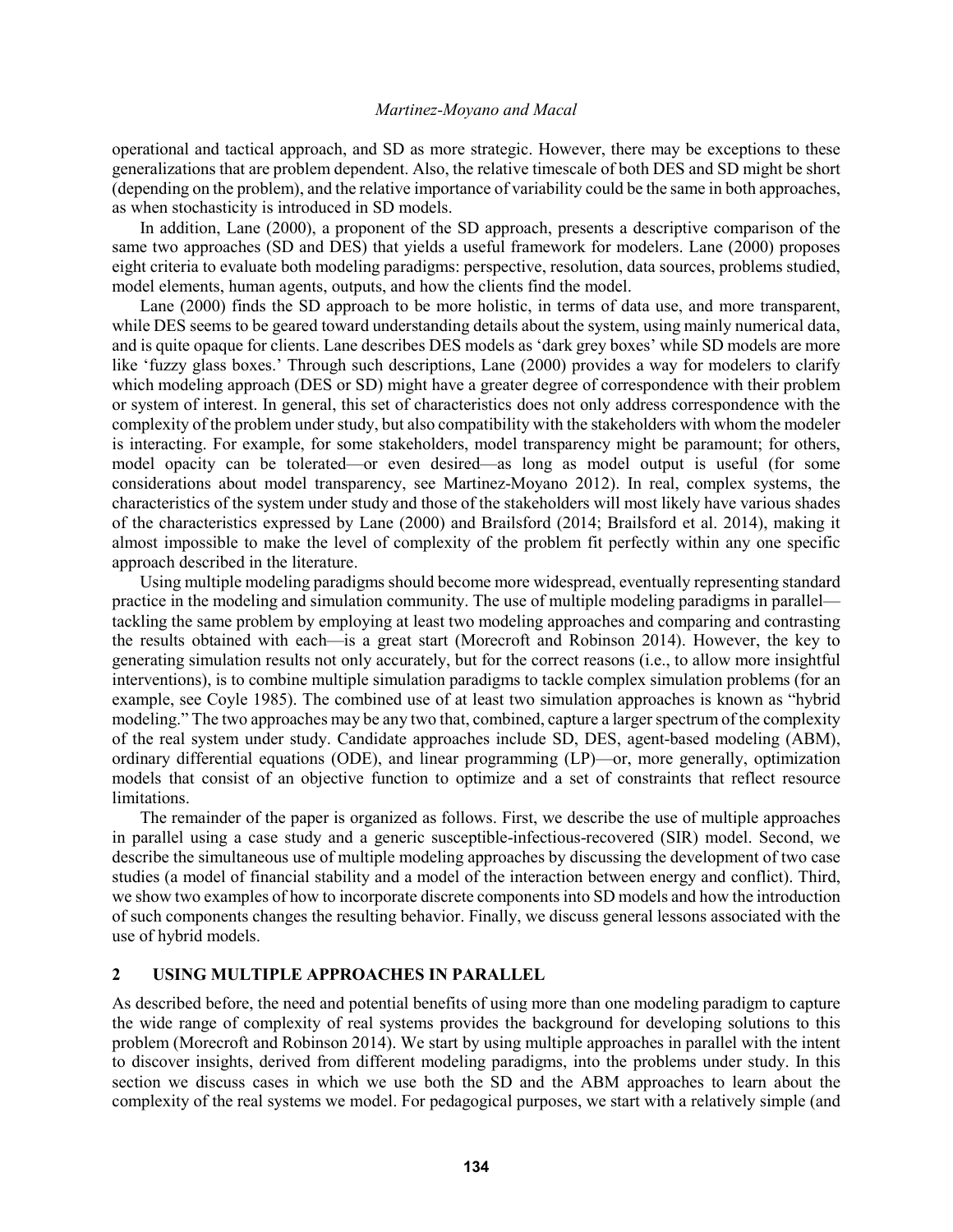well-known) model of disease progression—an SIR model—to then discuss a more complex problem simulating a proxy war for resources.

### **2.1 Case Study: SIR Model**

SIR models are widely known and understood models of disease transmission. Figure 1 shows a stock-andflow diagram of an SIR model built using the SD approach. In this diagram, causal loops and the stocks and flows are explicit, which allows modelers to visually represent material flows in the model and to see how such flows are changed through feedback processes. In general, stock-and-flow diagrams focus on depicting the dynamic complexity of the model, not its detail complexity (for a description of the concepts of dynamic and detail complexities, see Senge 1990).



Figure 1: Feedback Structure of the SIR SD Model (from Martinez-Moyano and Macal 2013).

The logic of an AB version of an SIR model, in which each individual in the population is individually represented, is shown in Figure 2.



Figure 2: Logic of the ABM version of the SIR Model (from Martinez-Moyano and Macal 2013).

The description is specified in pseudo-code, in which agent types are defined as classes (Macal 2010). In the model, a single agent class covers any individual in the population. The state of an agent at any time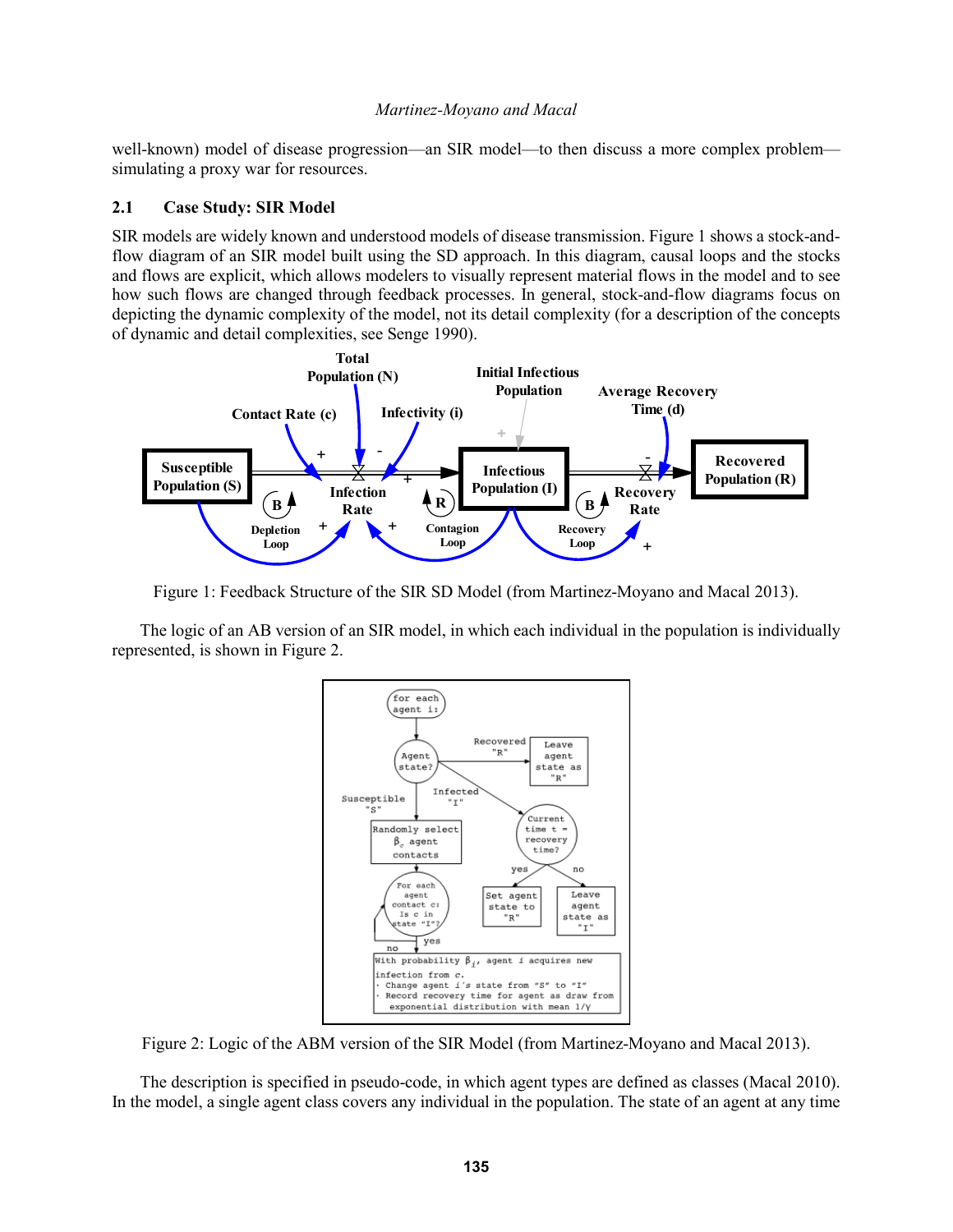is its particular disease state. The agent state is the only information in the model that is endogenously updated, as all other parameters are constants. The number of individuals in the population is defined by the number of agents in each disease state. Based on the agent class definitions, there are *N* agent instances in various disease states of *S*, *I*, and *R*, where *N* is the total population size

Figure 3 shows the resulting behavior of the SD SIR model (3a) and the ABM version (in 3b, the thick lines represent the average of the stochastic results). Both results are comparable. In the ABM results, we see results from different runs using varying stochastic input values, while the SD model results shown are a single run without stochasticity reflected in input parameters. The SD model used does not include stochasticity in input parameters. The structure—internal logic—of both models is comparable. In the SD model we can explicitly see the feedback mechanisms that create the endogenous results that are typical of disease transmission (see Figure 1) while in the ABM case, the logic of contagion is presented in more detail (see Figure 2). In both models more detail exists (not shown) in which one can see the details of the parameters and functions used in the model. In general, for modelers without a computer programming background, SD models tend to be more transparent in their representation than their ABM counterparts.



Figure 3: (a) Resulting Behavior of the SD SIR Model. (b) Resulting Behavior of the ABM SIR Model.

### **2.2 Case Study: Simulating a Proxy War for Resources**

In previous work, we used the SD and agent-based (AB) approaches to explore the same problem in order to more thoroughly understand the complexity of the system (North and Macal 2009; Martinez-Moyano et al. 2010). North and Macal (2009) successfully replicated, using different modeling approaches and implementation environments, the behavior of the famous "Beer Game" SD implementation by Mosekilde et al. (1991). In reflecting about the process, they concluded that "the model reproduction processes were challenging and time-consuming, but ultimately successful and rewarding" (North and Macal 2009, p. 268) as reproducibility is an important pillar of any scientific enterprise.

Martinez-Moyano et al. (2010) also successfully investigated the same problem using two different modeling approaches and found interesting insights from this activity. In their work, Martinez-Moyano et al. (2010) explored the dynamics of a proxy war for resources using a mixed approach to enhance the understanding of the phenomenon. They present a SD and an AB model of a proxy war for resources motivated by the Tajik Civil War, and compare and contrast the two models and approaches. The AB model was developed following the approach described in North and Macal (2007) and was developed with the Repast Symphony AB modeling toolkit (for details of the AB model see Altaweel, Sallach, and Macal 2012). The SD model was developed following the approach described in the SD modeling literature (see, Forrester 1958, 1961; Richardson and Pugh 1981; Sterman 2000; Martinez-Moyano and Richardson 2013) and was developed using the Vensim platform.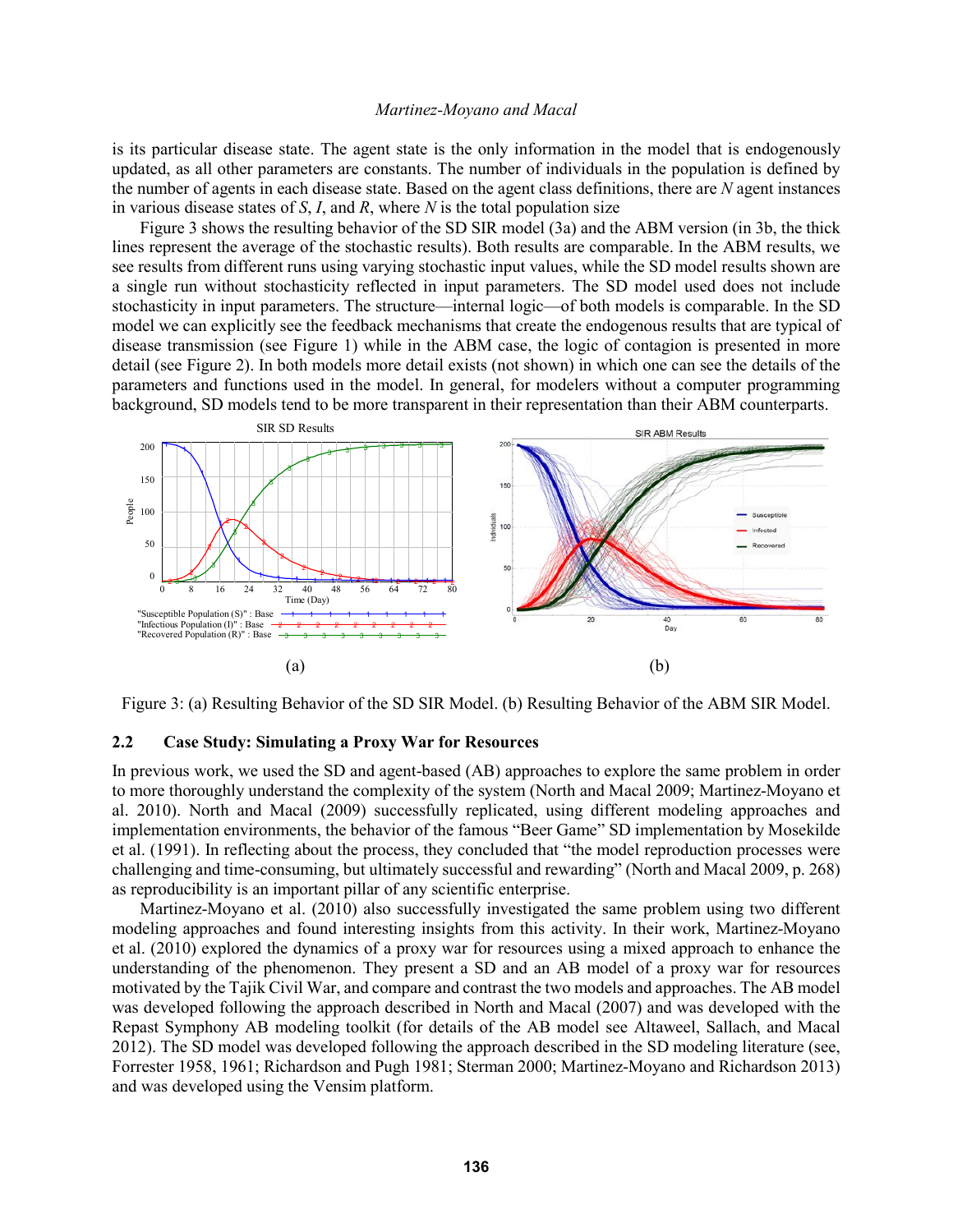In the Tajik Civil War, four prominent factions with two main alliances and three external actors interacted. The alliance between the Islamic and democratic factions in Tajikistan was governed under the UTO (United Tajik Opposition) after 1992. The focus of attention in the Tajik Civil War began in the spring/summer of 1992 and ended in late December 1992. Soon after the collapse of the Soviet Union and elections held in 1991, Tajikistan was shaken with violence. The new government in early 1992 was in fact represented by the old Soviet-era elite. By the spring and summer of 1992, Tajikistan was in a virtual state of civil war between the ex-Soviet ruling elite and an alliance between Islamic and democratic reform groups. In September 1992, a Leninabad-led government was ousted, and by December 1992, a combined Leninabad-Kulyab coalition, that was supported by Russian and Uzbek military personnel, took over the government (for more details on the case, see Martinez-Moyano et al. 2010).

The model represents the repeated game between two autocratic state actors (agents economically supporting belligerent factions)—Actor A and Actor B—and two Factions (agents fighting for control of resources in a geographical area). Each Actor has the option of selecting between four levels of support for the Faction that they support. Each Actor receives a reward for their support when the Faction they support is in control of the resources. The Actors seek to maximize their net profit while the Factions seek to gain and maintain control of the area. The playing field is a generic geographical area where the two Factions fight for resources by using a stock of arms with different efficiencies which, coupled with a level of support from Actors, determine their probability of staying in power (see Table 1).

|                                          |      | <b>Actor B's Level of Support</b> |      |      |          |
|------------------------------------------|------|-----------------------------------|------|------|----------|
|                                          |      | None                              | Low  | Med  | High     |
| $\mathbf{s}$<br>∢ "ລ<br>cto <sub>l</sub> | None | 0.5                               | 0.25 | 0.15 | $0.00\,$ |
|                                          | Low  | 0.75                              | 0.50 | 0.25 | 0.15     |
|                                          | Med  | 0.85                              | 0.75 | 0.50 | 0.25     |
|                                          | High | 00                                | 0.85 | 0.75 |          |

Table 1: Probability of Staying in Power (from Martinez-Moyano et al. 2010).

The SD model of the proxy war for resources is shown in Figure 3. The proxy war for resources model is a four-stock model with four main feedback mechanisms (R1, R2, R3, and R4 in Figure 4).

Of the four feedback processes, two are central to the observed behavior: the Faction A Support-leadsto-success loop (loop R1) and the Faction B Support-leads-to-success loop (loop R2). These two reinforcing feedback mechanisms link the level of arms that the Faction has with the likelihood of success in the proxy war for resources and with continued support from their respective supportive Actors. The Actors' ability to support the Faction is based on the level of their stock of Capital. If the stock of Capital is depleted, the Actor stops the transfer of resources in support for the Faction. In the model, the Actors decide their level of support by identifying the maximum possible expected revenue given the different combinations of their levels of support, and the level of support of the other Actors in the system.

The results (output) of the two models were compared and analyzed  $(R^2$  between 95.8% and 99.6% were achieved in reproducing the behavior of the main stock variables—arms level and capital). The most important insights that came from the process included that the AB model, contrary to the SD model, was easily scalable to include additional actors and factions, and that the SD model allowed for a transparent identification of assumptions and mechanisms driving the results of the model. The feedback structure responsible for the increase or decrease of resources and support was easier to identify and to explain in the SD implementation of the model. The identification of such structure is key to understanding the way in which the interaction between Actors and Factions builds capability that leads to their success (or failure) in the conflict.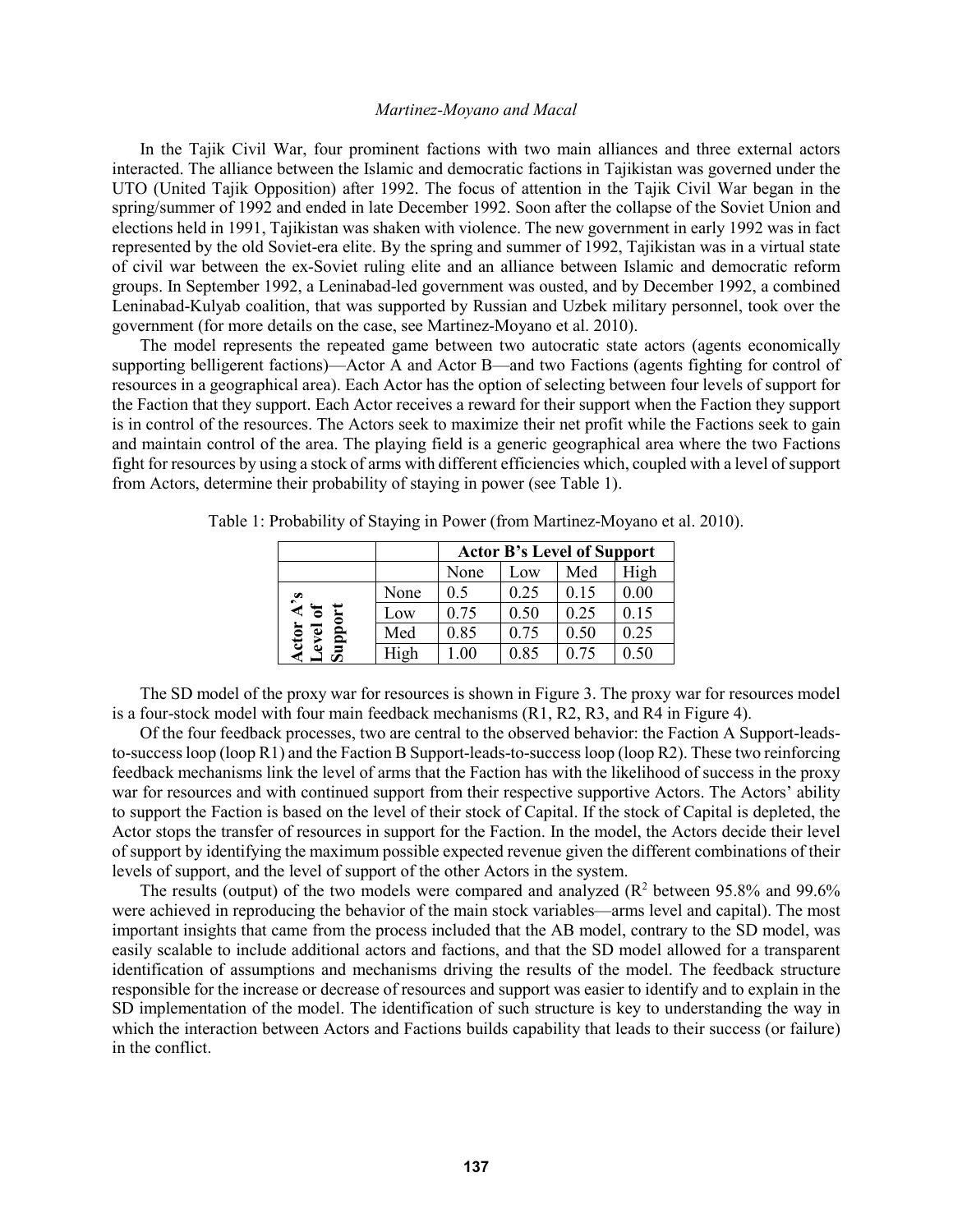

Figure 4: Structure of the System Dynamics Model (from Martinez-Moyano et al. 2010).

# **3 USING MULTIPLE APPROACHES SIMULTANEOUSLY**

As described in the introduction, research has been conducted comparing and contrasting SD and AB models, and some of this research has been geared toward exploring under what circumstances it makes more sense to use each one of them (see Rahmandad and Sterman 2008). Modeling for enhanced understanding of complex systems with policy-oriented implications sometimes requires that several different levels of aggregation be considered and formally included in models. In the SD approach, different levels of aggregation are not usually combined in the same model, and this leaves certain classes of problems outside of the traditional use of this approach. The AB approach, alternatively, provides the ability to capture a greater level of detail of the system under study, but lacks the ability to parsimoniously and clearly link observed behavior to model structure. Many domains, given their natural multilevel complexity, are problem domains in which a combined approach seems to offer advantages (for an example in the Financial Stability domain, see Martinez-Moyano et al. 2007). In this section we present a case in which we integrate the use of the SD and ABM approaches to understand the dynamics of the interplay between energy and conflict.

# **3.1 Integrated Energy and Conflict Model**

In this work, North et al. (2015) describe the integration of an SD model of Energy and an AB model of national stability and conflict. The SD model captures and represents the structure of oil, and oil-related products, of a prototypical country in which its economy is highly dependent on these types of products. The SD approach is helpful to understanding the overall flow of oil and resources (see Figure 5).



Figure 5: Structure of Flow of Oil and Refined Products.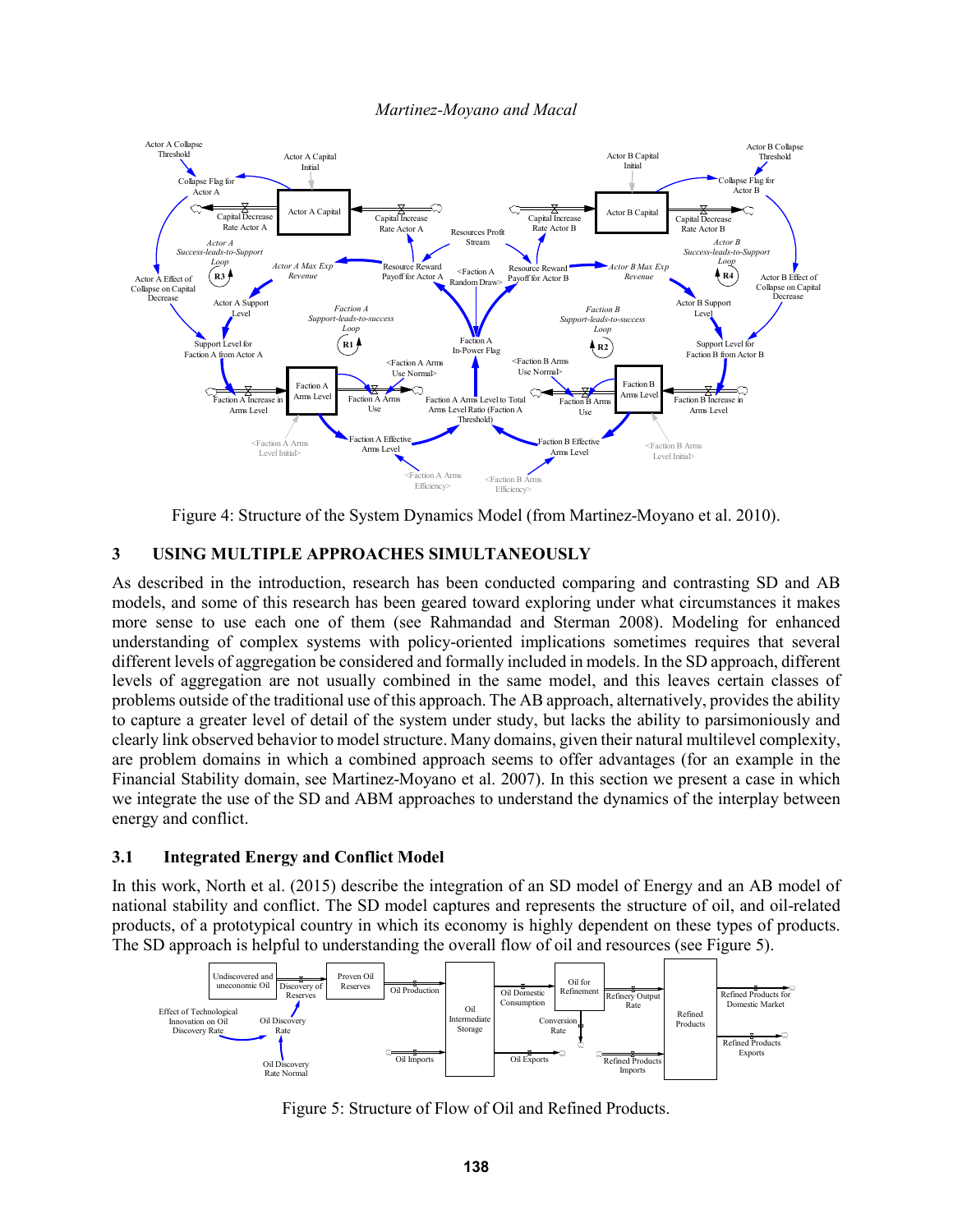The flow of oil and oil-related products is a function of decisions and policies established by the government based on the financial need to conduct social programs aimed at keeping the population satisfied and avoiding social unrest. Therefore, in this model, in addition to the technical considerations for oil production, revenue considerations are used (see Figure 6).

The mechanism that determines how much oil is produced is also a function of the availability of the production infrastructure as a consequence of social unrest leading to disruptions. Instability leads to disruptions which lead to decreases in the supply and pressures on the price and revenue. This work is based on literature and current modeling practices (Sterman and Richardson 1985; Martinez-Moyano and Richardson 2013).



Figure 6: Production Capacity Utilization Feedback Structure (Martinez-Moyano et al. 2012).

The conflict model is based on the earlier exploratory model, named the Virtual Multiscale Strategist (*vmStrat*) developed by Ozik et al. (2012). The actors in this model have four main attributes (or resources): strength, unofficial affect, official affect, and strategy. Strength is the most important attribute and it is a function of the level of resources that are available to the actors. The attributes range continuously from −1.0 to +1.0. Orientations near −1.0 are considered antagonistic, while orientations near +1.0 are favorable. The unofficial affect represents an actor's unexpressed affect—privately—toward another actor. The official affect is the actor's expressed affect—public—which may be different from its unexpressed affect. The value for strategy is a basis for interactions between two (or more) actors. A negative strategic value is likely to give rise to coercive moves while a positive strategic value tends to generate supportive or beneficent action. Values for strategies in the region of 0.0 arise from an instrumental or pragmatic orientation. In addition to the primary attributes, actors have two additional attributes: power and ideational alignment. Power is an extension of the concept of strength. Qualitatively, power is an assessment of the network of support that might be expected from the other actors. Ideational alignment is a measure of the similarity or difference in the way that two actors affect values toward a set of referents. Ideational alignment between two actors is expressed as a value from 0.0 to 1.0, where 0.0 means no alignment and 1.0 means perfect alignment. Importantly, the calculation is based on the perspective of that actor. The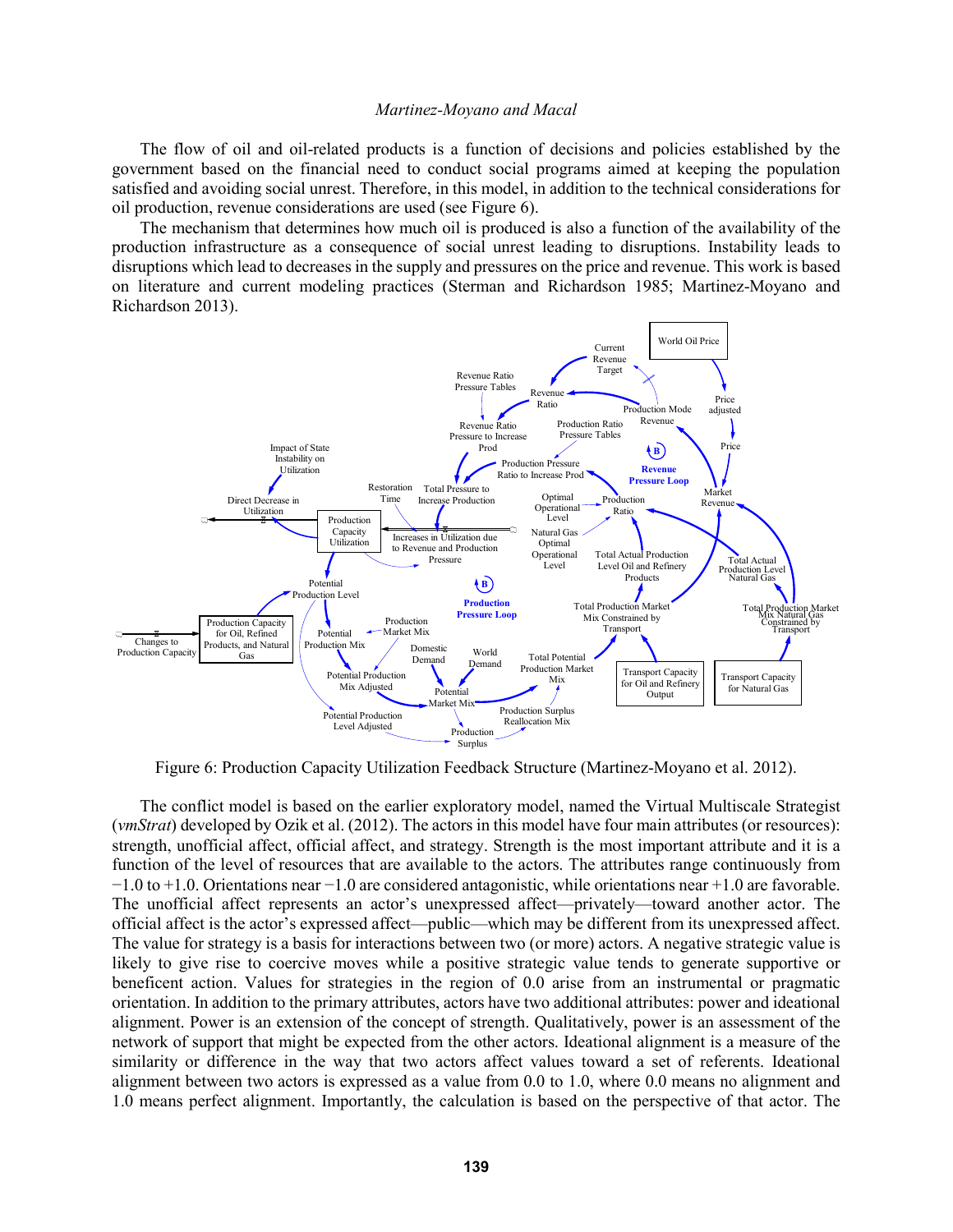outcome of the conflict model is the level of conflict present in the country, which leads to a certain level of disruption to the energy production infrastructure.

The two models—the energy model and the conflict model—are integrated by clearly identifying the variables in both models that need to exchange information as the two models progress in their simulations. The conflict model provides to the energy model values for instability for each appropriate actor and the energy model uses these values in its calculations related to the level of disruption in the country and how this affects the availability of the oil production infrastructure and the revenue produced (see Figure 7). The energy model, in turn, provides revenue values which are used in the conflict model to adjust the actors' strength and power values, which lead to the identification of future instability in the simulation. One advantage to this method of integration is modularity. With this type of integration, the modeler has the ability to consider the two models independently and thus, if needed, to add new elements to the data sent between them or alter the method by which this information is passed without requiring other substantial code revisions.



Figure 7: Model Integration.

### **4 INTRODUCING ELEMENTS OF DES IN SD MODELS: TWO SIMPLE EXAMPLES**

# **4.1 Example 1: Delaying the Outflow of an Accumulation Process**

SD models are representations of complexity using continuous processes. Mathematically, the basic structure of SD models is a system of coupled, nonlinear, first-order differential (or integral) equations (Richardson 1996, p. 657) that can be written in the form:

$$
\frac{dx}{dt} = \dot{x}(t) = f[x(t), u(t)]; x(t_0)
$$

given

 $x(t) = n^{th}$  Order vector of system states (or levels)

 $u(t)$  = Vector of exogenous inputs

 $x(t_0)$  = Initial value for state vector at  $t = t_0$ 

 $f(\_)$  = Nonlinear vector function

 $\frac{dx}{dt} = \dot{x}(t)$  = Time derivative of the state vector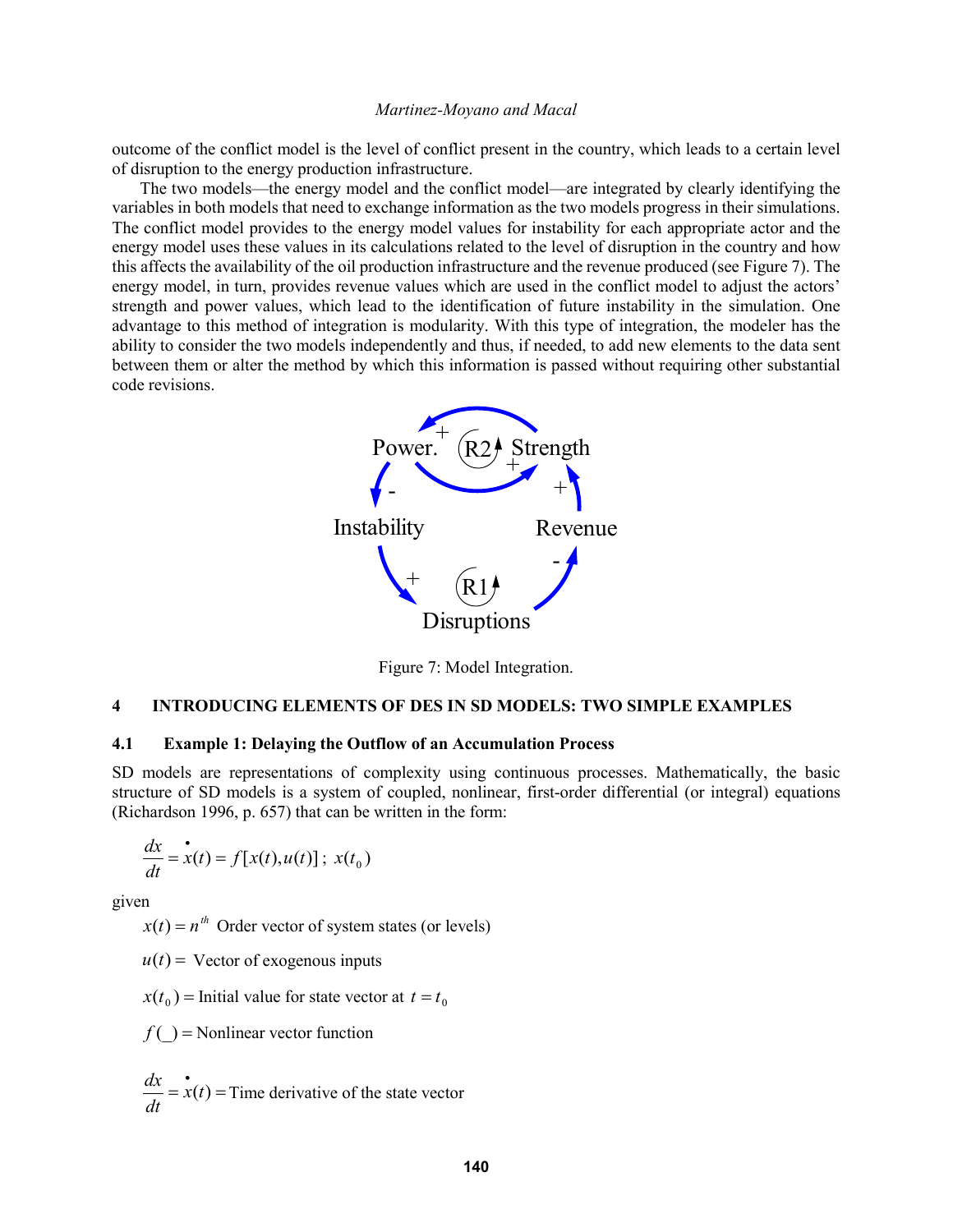For example, consider a simple workforce model in which the accumulated level of staff at any point in time is a function of hiring and attrition. Hiring is a function of the availability of candidates and attrition is a function of the average tenure time that the staff has in the organization (see Figure 8).



Figure 8: Simple Workforce Model.

In this model, the formulation is as follows:

$$
Staff = Hiring - Attrition
$$
\n(1)

$$
Staff_0 = 0
$$
 (2)

$$
Hiring = Availableility \_ of \_candidates
$$
\n(3)

$$
Availability\_of\_candidates = \begin{bmatrix} 100 & 6 \le t \le 12 \\ 0 & otherwise \end{bmatrix}
$$
 (4)

$$
Attention = \frac{Staff}{TenureTime}
$$
 (5)

$$
TenureTime = 24 \tag{6}
$$

Given the continuous formulation of this SD model, the resulting behavior is as follows (see Figure 9).



Figure 9: Behavior of Simple Workforce Model.

To incorporate a discrete formulation into the simple SD model, we changed the formulation of the attrition rate to one that is a function of the hiring rate, capturing a process that would represent an outflow that is the same as the inflow, but delayed a certain number of time units (see Figure 10). In the modified formulation, the attrition rate receives information directly from the hiring rate (see bottom arrow in Figure 11). The delay time we use is the same *tenure time* used in the continuous case. This modification represents a process where the people who entered the organization between times 6 and 12 leave it after 24 months following the same distribution.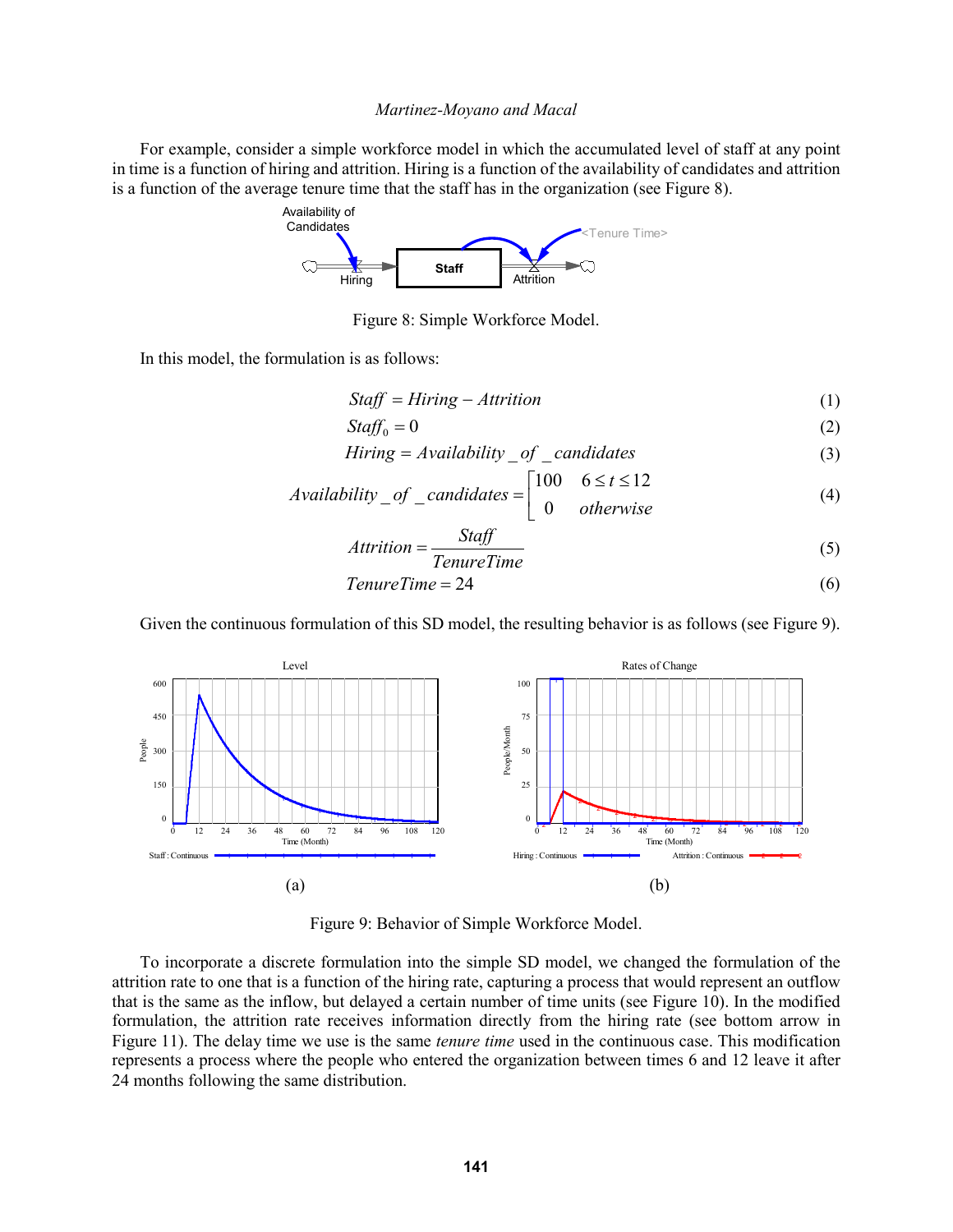*Martinez-Moyano and Macal*



Figure 10: Simple Workforce Model (with modified structure).

Although the delay formulas within software packages may be relatively complicated (one could potentially consider introducing simpler formulas to represent discrete delays), we chose the "Delay Fixed" function from Vensim because this represents a very intuitive discrete delay process—maintains the input distribution. The formulation for attrition now changes from that in Equation (5) to the one in Equation (7). The last parameter in the *Delay Fixed* function is a parameter that allows the modeler to define an initial condition, in this case, as the inflow changed from 0 to 100, we chose 0.

$$
Attention = DELAY\_FLXED(Hiring, TenureTime, 0)
$$
\n(7)

With the new discrete formulation for *attrition*, the resulting behavior is as follows (see Figure 11).



Figure 11: Behavior of Simple Workforce Model (with discrete formulation).

The resulting behavior changes in an important manner. For example, the maximum number of people in the organization changes from approximately 530 people (at time 12) to 600 individuals from time 12 to 30 in the simulation (see Figure 12a). The maximum number of individuals in the organization is lower in the continuous case as attrition starts immediately after the hiring surge. Also, the shape of the decrease changes from a smooth exponential decrease which lasts 108 months (9 years) to be 0, to a linear decrease that lasts 6 months to reach the new level. The implications of this change can be substantial in a larger model in which staff size influences other aspects of organizational performance (e.g., overall organization output, payroll, general expenses, etc.). In addition, the most important aspect to consider here is the way in which the real system behaves (i.e., if the mechanism of attrition in the real system is better captured by a continuous or a discrete formulation). With respect to the behavior change of the rates, Figure 12b shows the critical difference in the *attrition* flow, as the *hiring* flow remains the same in both formulations.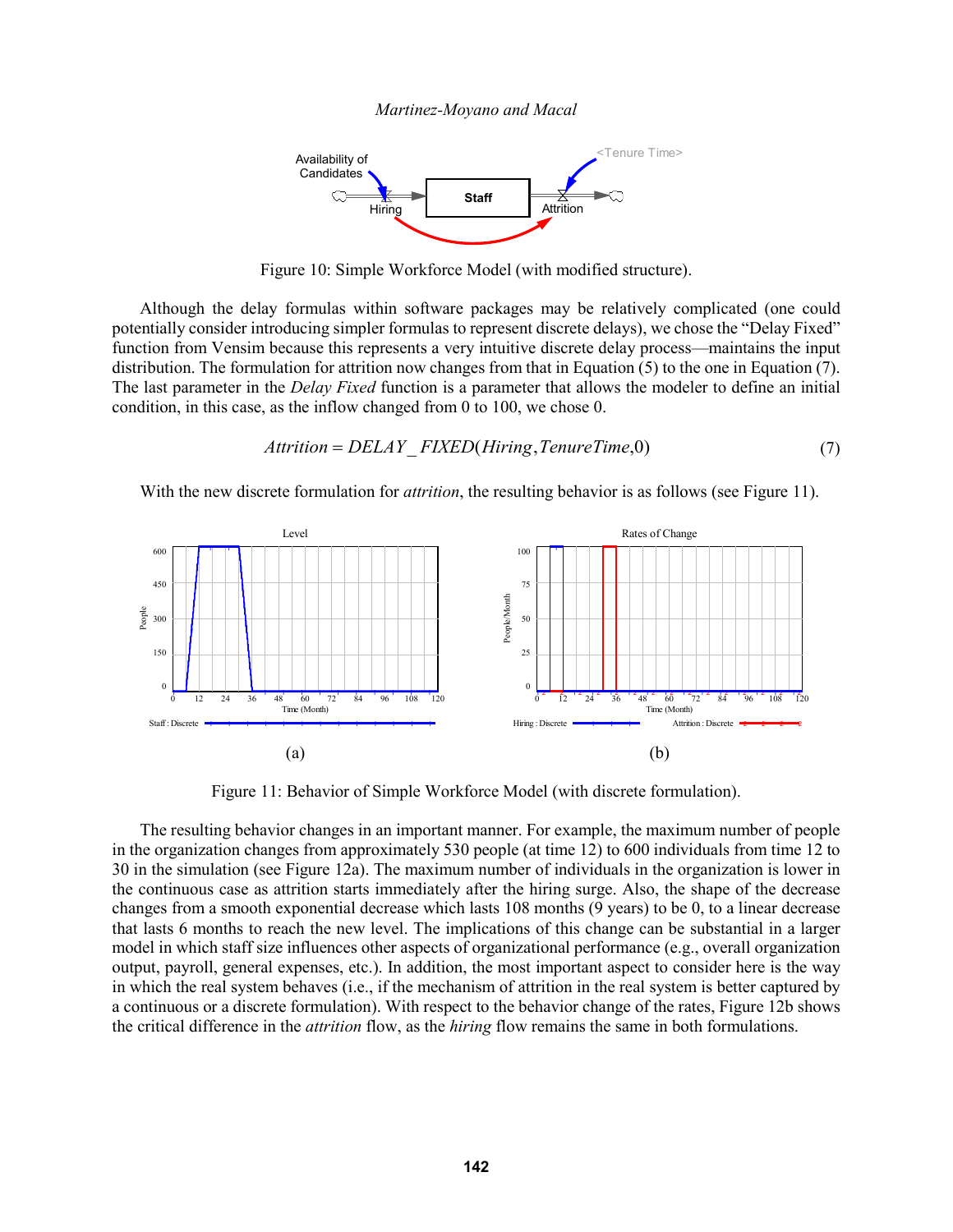

Figure 12: Comparison of Continuous Versus Discrete Behavior of Simple Workforce Model.

### **4.2 Example 2: Continuous and Discrete Delays in Aging Chains**

Aging chains in SD models capture the process by which elements along the chain change in their characteristics over time. Population models are a typical example in which aging chains are used. In population models, however, continuous formulations may capture the characteristics of the real system or may introduce spurious behavior. Consider a simple population model with three age cohorts (see Figure 13).



Figure 13: Simple Population Model.

In this model, the rates of change that determine the accumulations for *Cohort 2* and *Cohort 3* are formulated using a continuous approach (see equations 8 and 9). Also, all *death rates* are formulated continuously.

$$
MaturingRate = \frac{Cohort1}{MaturationTime}
$$
 (8)

$$
Again Rate = \frac{Cohort2}{Again gTime}
$$
 (9)

With this formulation, cohorts change immediately after the beginning of the simulation. If we introduce a discrete formulation for the *maturing* and *aging* rates, recognizing that the cohorts change not all at once but in a conveyor-like process (i.e., some members of the cohort reach maturity first), we add realism to the formulation, as the real system is more likely to behave in such a manner. In the discrete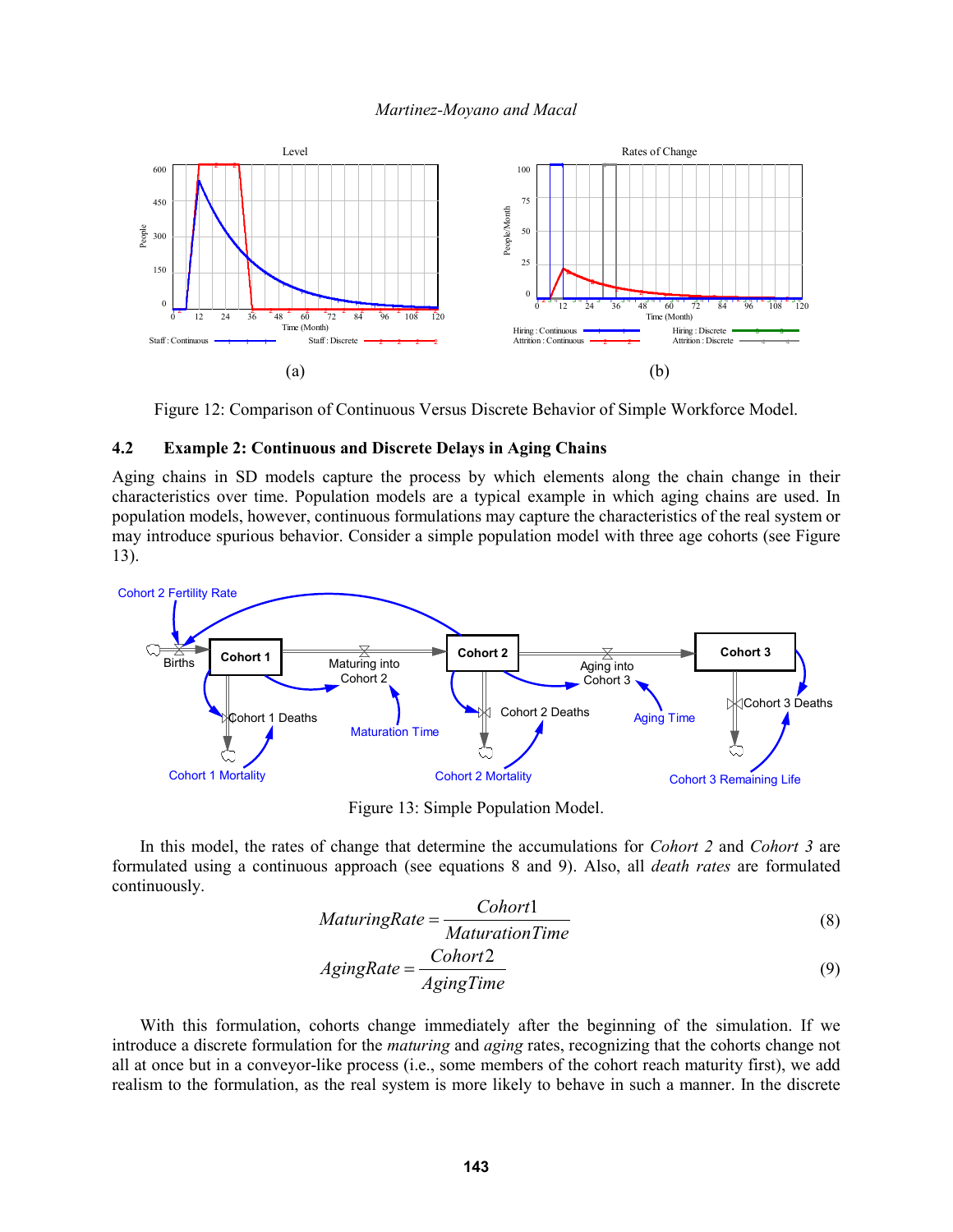formulation we use a "flat" distribution within the conveyor (i.e., all elements within it are uniformly distributed) and a leakage rate equal to the *death rates*. The resulting behavior is shown in Figure 14.



Figure 14: Comparison of Continuous versus Discrete Behavior of Simple Population Model.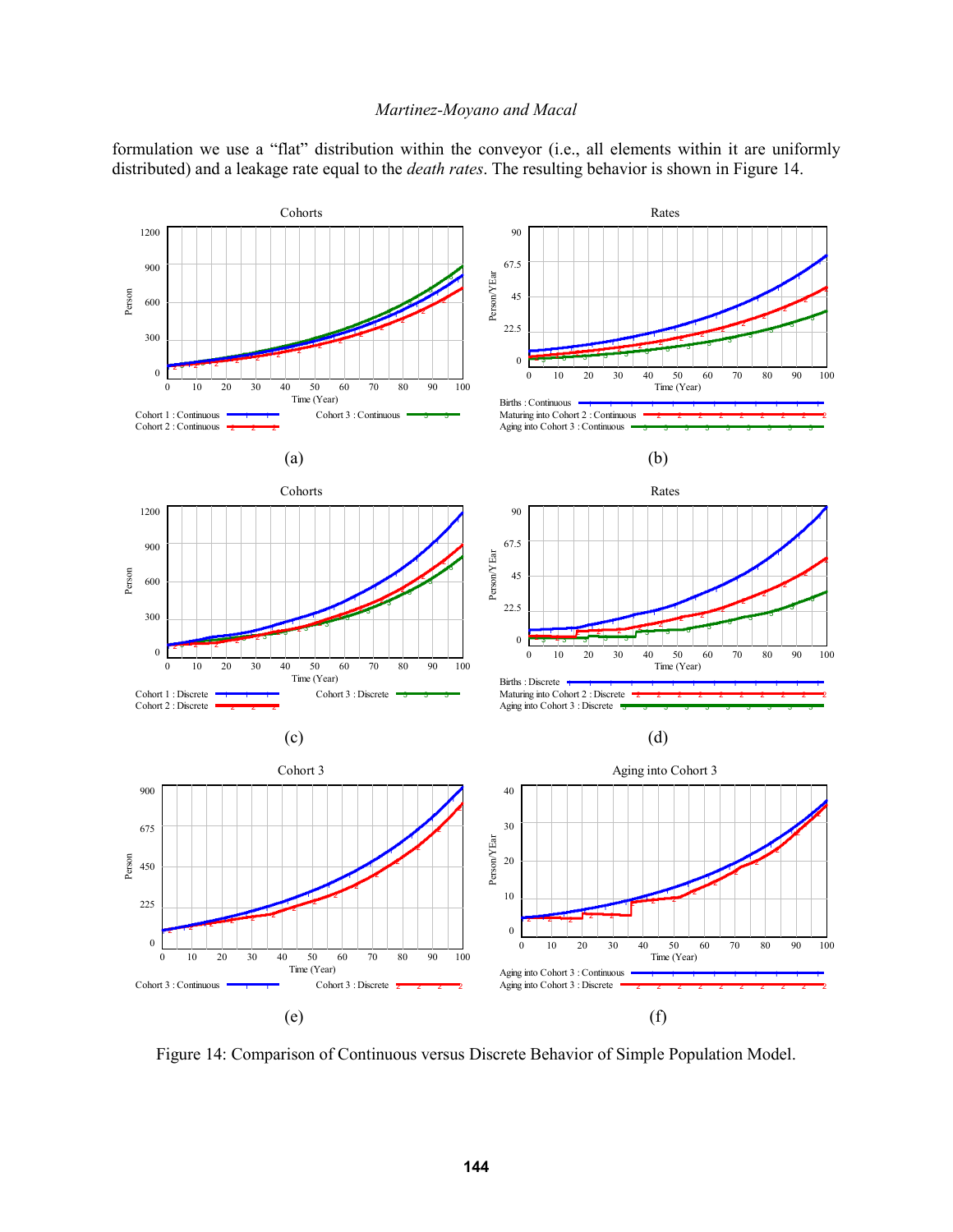In Figures 14a and 14b, we show the behavior obtained using the continuous formulation while in Figures 14c and 14d the discrete formulation results are shown. It is interesting to note that in the continuous formulation results, *Cohort 3* accumulates the highest number of people at the end of the simulated time (*Cohort 1*=814.8, *Cohort 2*=714.9, and *Cohort 3*=886.3), while with the discrete formulation it is *Cohort 1* that comes up on top (*Cohort 1*=1145, *Cohort 2*=890.3, and *Cohort 3*=797.7). Rate values also change at the end of the simulated time. With the continuous and/or discrete formulations the results are (at time 100): *Cohort 1*=71.46/89.03, *Cohort 2*=50.93/56.51, and *Cohort 3*=35.74/34.61. Also, as shown in Figures 14b and 14d, the shape of the behavior curves are clearly different as the discrete results (Figure 14d) are not smooth and show discontinuous changes.

In the case of *Cohort 3*, the resulting behavior is of interest, as the results throughout the simulation are always lower in the discrete case (see Figures 14e and 14f). For *Cohort 2*, comparatively, the discrete formulation yields a higher behavior for the accumulation from time 60 until time 100. Finally, in the case of Cohort 1, the results are consistently higher in the case of the discrete formulation. These changes in behavior are of interest as, similar to the simple workforce model results, behavior results would have an impact in a larger model in which the population model is embedded (e.g., services provided to the different age cohorts, engagement of the age cohorts in economic activity, health care infrastructure implications, etc.)

# **5 CONCLUSION**

We have presented the concept of hybrid modeling and some of its implications. We have presented hybrid modeling in the context of modeling in general and linked it to the ideas of the use of multiple modeling approaches, both in parallel and simultaneously. Although the use of multiple modeling approaches in parallel is not technically recognized as part of the hybrid modeling process, we think it is a good first step into broadening how modelers approach system conceptualization and formulation leading to a hybrid modeling approach. Hybrid modeling—the use of multiple modeling approaches simultaneously—has the potential to make models more realistic and capable of exploring complex systems in a more insightful manner. Hybrid modeling also poses added cognitive demands on modelers and, therefore, makes the modeling enterprise more challenging.

### **ACKNOWLEDGMENTS**

This work is supported by the U.S. Department of Energy under Contract No. DE-AC02-06CH11357.

# **REFERENCES**

- Altaweel, M., D. Sallach, and C. Macal. 2012. "Mobilizing for Change: Simulating Political Movements in Armed Conflicts." *Social Science Computer Review* 31 (2):143-164.
- Brailsford, S. 2014. "Theoretical Comparison of Discrete-Event Simulation and System Dynamics." In *Discrete-Event Simulation and System Dynamics for Management Decision Making*, edited by S. Brailsford, L. Churilov, and B. Dangerfiled, 105-124. United Kingdom: Wiley.
- Brailsford, S., L. Churilov, and B. Dangerfiled, eds. 2014. *Discrete-Event Simulation and System Dynamics for Management Decision Making*, *Series in Operations Research and Management Science*. United Kingdom: Wiley.
- Coyle, G. 1985. "Representing Discrete Events in System Dynamics Models: A Theoretical Application to Modelling Coal Production." *The Journal of the Operational Research Society* 36 (4):307-318.
- Forrester, J. W. 1958. "Industrial Dynamics: A Major Breakthrough for Decision Makers." *Harvard Business Review* 36 (4):37-66.

Forrester, J. W. 1961. *Industrial Dynamics*. Cambridge MA: Productivity Press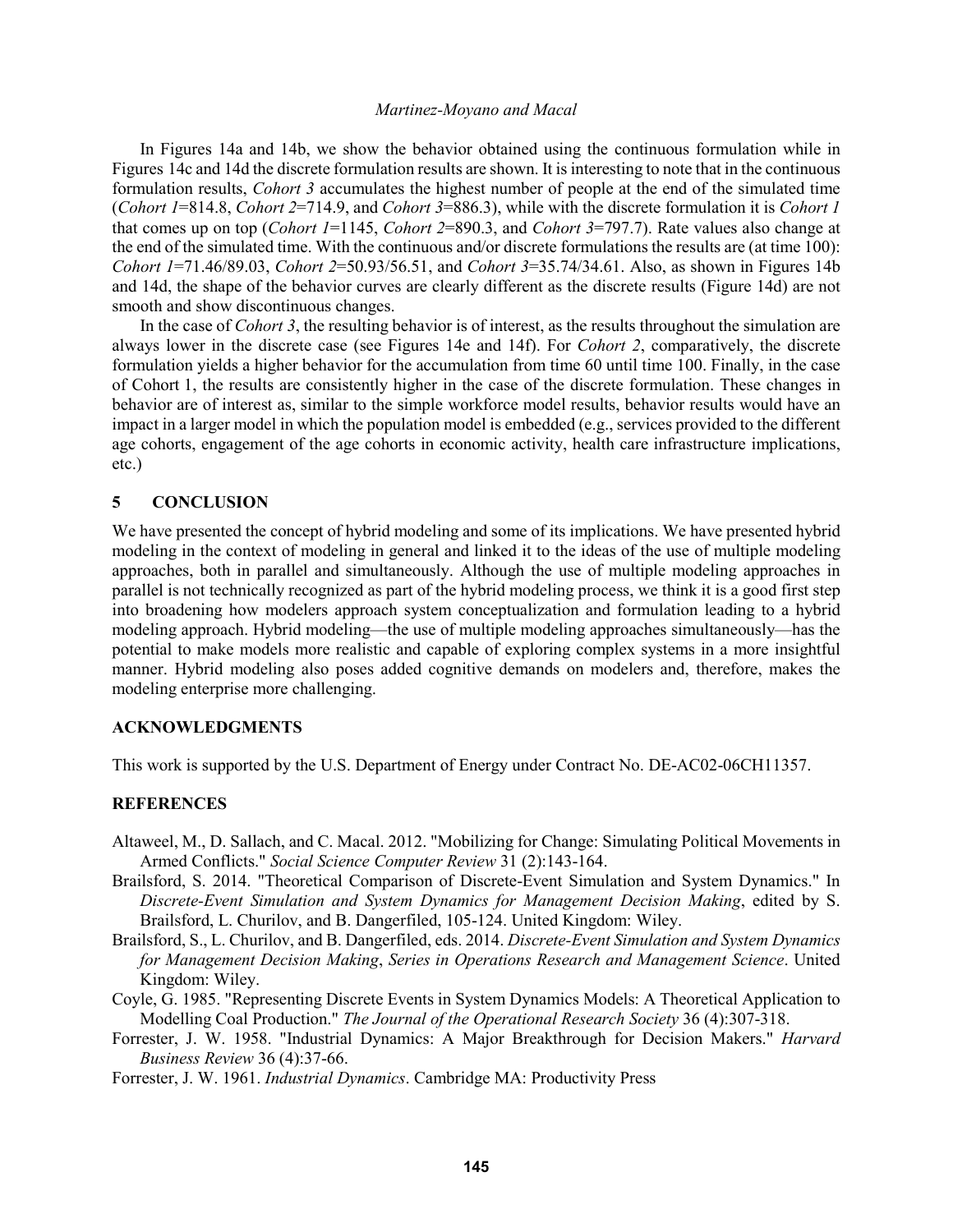- Lane, D. 2000. *You Just Don't Understand Me: Modes of Failure and Success in the Discourse between System Dynamics and Discrete Event Simulation*. edited by London School of Economics and Political Science Operations Research Department. London, England
- Macal, C. 2010. "To Agent-Based Simulation from System Dynamics." In *Winter Simulation Conference*, edited by B. Johansson, S. Jain, J. Montoya-Torres, J. Hugan, and E. Yucesan, 371-382. Piscataway, New Jersey: Institute of Electrical and Electronics Engineers, Inc.
- Martinez-Moyano, I. J. 2012. "Documentation for Model Transparency." *System Dynamics Review* 28 (2):199-208.
- Martinez-Moyano, I. J., and C. M. Macal. 2013. "Exploring Feedback and Endogeneity in Agent-Based Models." In *Proceedings of the 2013 Winter Simulation Conference*, edited by R. Pasupathy, S.-H. Kim, A. Tolk, R. Hill, and M. E. Kuhl, 1637-1648. Piscataway, New Jersey: Institute of Electrical and Electronics Engineers, Inc
- Martinez-Moyano, I. J., C. M. Macal, and D. L. Sallach. 2012. "Energy Security Dynamics." In *International Conference of the System Dynamics Society*, edited by System Dynamics Society.
- Martinez-Moyano, I. J., M. J. North, D. L. Sallach, E. R. Tatara, and M. R. Altaweel. 2010. "Using System Dynamics and Agent-Based Modeling to Simulate a Proxy War for Resources." In *28th International Conference of the System Dynamics Society*, edited by System Dynamics Society.
- Martinez-Moyano, I. J., and G. P. Richardson. 2013. "Best Practices in System Dynamics Modeling." *System Dynamics Review* 29 (2):102-123.
- Martinez-Moyano, I. J., D. Sallach, M. Bragen, and P. Thimmapuram. 2007. "Design for a Multi-Layer Model of Financial Stability: Exploring the Integration of System Dynamics and Agent-Based Models." In *International Conference of the System Dynamics Society*, edited by J. Sterman, R. Oliva, R. S. Langer, J. I. Rowe, and J. M. Yanni.
- Morecroft, J. D. W., and S. Robinson. 2014. "Explaining Puzzling Dynamics: A Comparison of System Dynamics and Discrete-Event Simulation." In *Discrete-Event Simulation and System Dynamics for Management Decision Making*, edited by S. Brailsford, L. Churilov, and B. Dangerfiled, 165-198. United Kingdom: Wiley.
- Mosekilde, E., E. Larsen, and J. Sterman. 1991. "Coping with Complexity: Deterministic Chaos in Human Decisionmaking Behavior." In *Beyond Belief: Randomness, Prediction, and Explanation in Science*, edited by K. L. Casti, and A. Karlqvist, 199-229. Boca Raton, FL, USA: CRC Press.
- North, M. J., and C. M. Macal. 2007. *Managing Business Complexity: Discovering Strategic Solutions with Agent-Based Modeling and Simulation*. New York, NY: Oxford University Press, Inc.
- North, M. J., and C. M. Macal. 2009. "Agent-Based Modelling and Systems Dynamics Model Reproduction." *International Journal of Simulation and Process Modelling* 5 (3):256-271.
- North, M. J., J. T. Murphy, P. Sydelko, I. Martinez-Moyano, D. L. Sallach, and C. M. Macal. 2015. "Integrated Modeling of Conflict and Energy." In *Proceedings of the 2015 Winter Simulation Conference*, edited by L. Wilma, W. K. V. Chan, I. Moon, T. M. K. Roeder, C. Macal, and M. D. Rossetti, 2499-2510. Piscataway, New Jersey: Institute of Electrical and Electronics Engineers, Inc.
- Ozik, J., N. T. Collier, M. J. North, W. R. Rivera, E. Palomaa, and D. L. Sallach. 2012. "The Vmstrat Domain Specific Language." In *Advances in Applied Human Modeling and Simulation*, 447-459. CRC Press.
- Rahmandad, H., and J. Sterman. 2008. "Heterogeneity and Network Structure in the Dynamics of Diffusion: Comparing Agent-Based and Differential Equation Models." *Management Science* 54 (5):998-1014.
- Richardson, G. P. 1996. "System Dynamics." In *Encyclopedia of Operations Research and Management Science*, edited by S. I. Gass, and C. M. Harris, 656-660. Boston, MA: Kluwer Academic Publishers.
- Richardson, G. P., and A. L. Pugh, III. 1981. *Introduction to System Dynamics Modeling with Dynamo*. Cambridge MA: Productivity Press